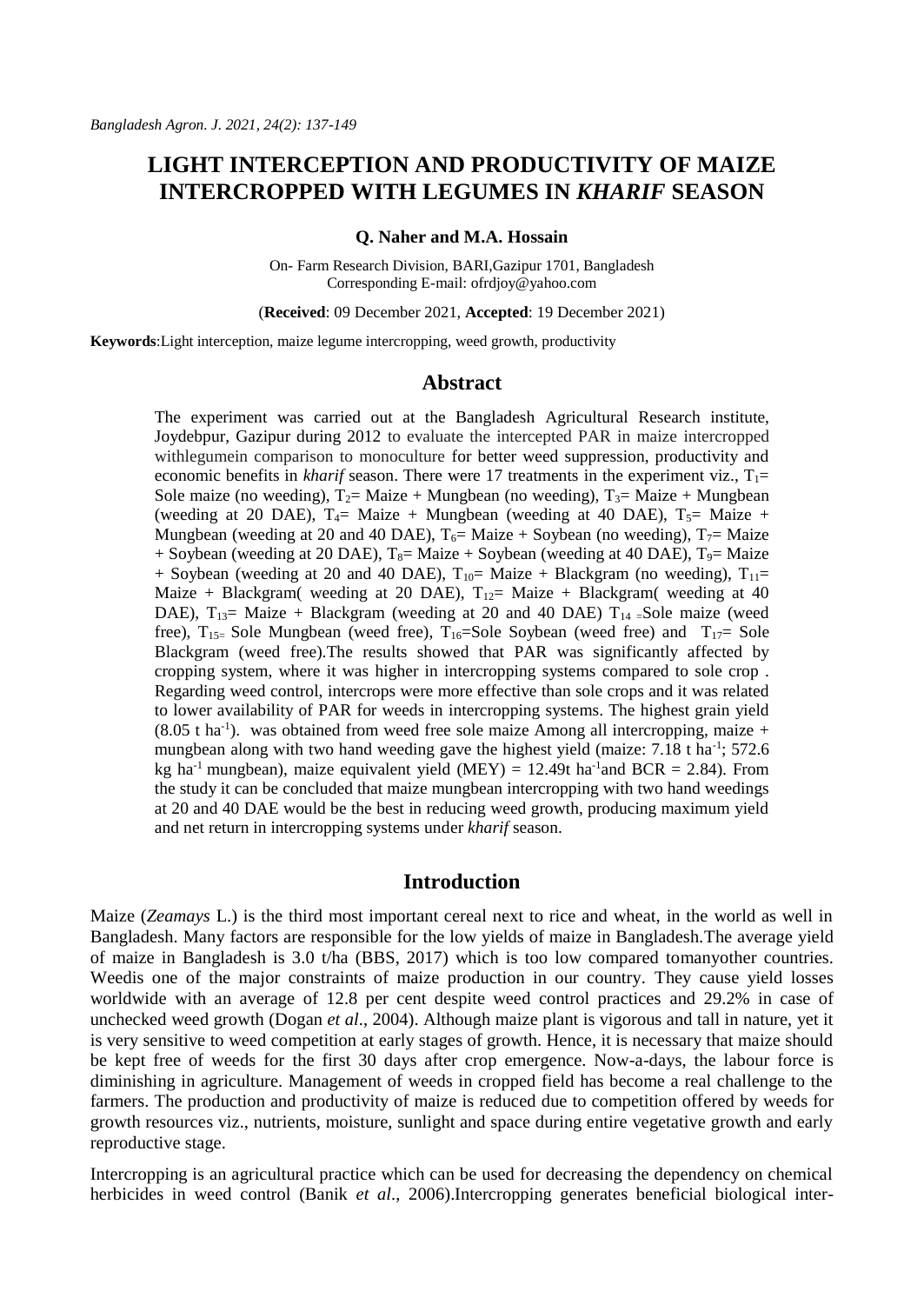actions between crops increasing grain yield and stability, more efficient using available resources and reducing weed pressure (Kadziuliene *et al*., 2009). Many authors indicated the limiting effect of intercropping on the number and biomass of weeds (Gharineh and Moosavi, 2010). Weed suppression in intercropping through more efficient use of environmental resources by component crops has been reported (Poggio, 2005). Light interception and light use efficiency (LUE) of crops directly determine dry matter accumulation and yield formation, depending on canopy traits such as the distribution and photosynthetic capacity of the leaves (Gao *et al*., 2010). Higher light interception or a higher LUE can result in greater productivity. Numerous studies reported that yield advantage in intercropping was mainly due to greater light interception and use efficiency. Katsaruware and Manyanhaire (2009) reported that maize-cowpea intercrops reduced weed biomass when compared to sole crops and it was as a result of limited availability of resources to weed species, where incoming PAR reaching the ground was reduced by maize-cowpea intercrop. Baumann *et al*. (2000) reported that intercropping increase light interception by the weakly competitive component and can, therefore, shorten the critical period for weed control and reduce growth and fecundity of late-emerging weeds.The tall maize C<sup>4</sup> plants canopy provides greater light penetration so that better light distribution is available over the leaves located in lower state. The under storey short stature  $C_3$  legume crop is shaded but this is partially offset by its higher photosynthetic rates per unit radiant energy at a low light intensity and it may be compatible crop as intercrop with maize (Muoneke *et al*., 2007). Among the intercrops, blackgram, greengram, soybean and cowpea were generally found to increase the yield of maize or gave similar yield along with an additional yield of intercrop (Li *et al*., 2001). The aim of the present study was to quantify the effect of intercropping on weed suppression by evaluating the amount of photosynthetically active radiation (PAR) consumption.

# **Materials and Methods**

The experiment was conducted at the On-farm research field of Bangladesh Agricultural Research Institute, Joydebpur, Gazipurduring *kharif* season of 2012. The experiment site was located at Chhiata Series under Agro-Ecological Zone-28. Before opening the land, the soil samples were taken and showed that the soil of the experimental field was loam in texture and low in organic matter (1.16%). The soil pH is 7.2 and contained very low amount of total nitrogen  $(0.061\%)$ , phosphorus  $(3 \text{ µg/g})$ , sulphur (0.6  $\mu$ g/g), zinc (3.54  $\mu$ g/g), boron (0.44  $\mu$ g/g) and potassium (0.13 meq./100g soil).During the crop growth period average monthly maximum temperature was recorded in the month of April (22.5° C). There were 17 treatments in the study viz.,  $T_1$ = Sole maize (no weeding),  $T_2$ = Maize + Mungbean (no weeding),  $T_3$ = Maize + Mungbean (weeding at 20 DAE),  $T_4$ = Maize + Mungbean (weeding at 40 DAE), T<sub>5</sub>= Maize + Mungbean (weeding at 20 and 40 DAE), T<sub>6</sub>= Maize + Soybean (no weeding), T<sub>7</sub>= Maize + Soybean (weeding at 20 DAE),  $T_8$ = Maize + Soybean (weeding at 40 DAE),  $T_9$ = Maize + Soybean (weeding at 20 and 40 DAE),  $T_{10}$ = Maize + Blackgram (no weeding),  $T_{11}$ = Maize + Blackgram( weeding at 20 DAE),  $T_{12}$ = Maize + Blackgram (weeding at 40 DAE),  $T_{13}$ = Maize + Blackgram (weeding at 20 and 40 DAE)  $T_{14}$ =Sole maize (weed free),  $T_{15}$ =Sole Mungbean (weed free),  $T_{16}$ =Sole Soybean (weed free) and  $T_{17}$ = Sole Blackgram (weed free)were studied. Maize was sown in 75 cm 20 cm spacing both in sole and intercrop system. Planting arrangement in intercrop treatments, two rows of legumes accommodated between one row of maize.The trialwaslaid out in a randomized complete block design with three replications. The plot size was 5.0m 4.5m. Maize var. BARI Hybrid Maize-7, mungbean var. BARI Mung-5, blackgramvar. BARI Mash-3 and soybean var. BARI Soybean-5 were used as test crops. Fertilizer was applied for maize at the rate of 250-50-100-44-5-2 kg of N, P, K,S, Znand Bha<sup>-1</sup>, respectively, from urea, triple super phosphate, muriate of potash, gypsum, zinc sulphate and boric acid, respectively. Half amount of N and full dose of other fertilizers were incorporated into the soil at the time of final land preparation. The remaining urea was top dressed in two equal installments as top dressing at 8-10 leaf stage (30-35 DAS) and at tasseling stage (55DAS) followed by irrigation. Fertilizers were applied for sole mungbean, blackgram and soybean at the rate of 21-17-18 and 23-18-18 kg of N, P, K ha<sup>-1</sup>, respectively from Urea, TSP, MoP, respectively. Half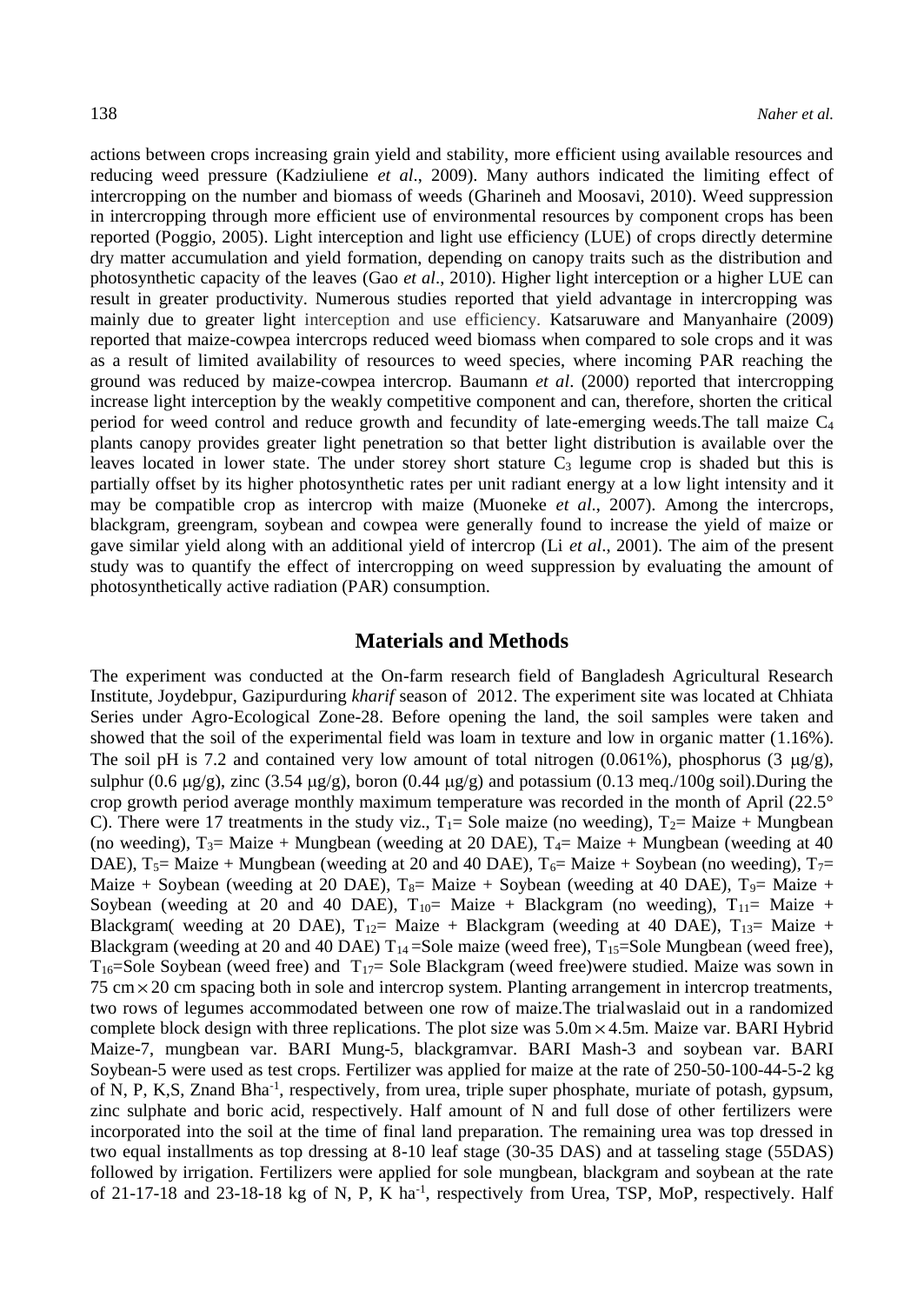*Light Interception and Productivity of Maize Intercropped* 139

amount of urea and full amount of other fertilizers were applied at the time of final land preparation. Additional fertilizers were not applied for legumes in intercrop situation. Urea was top dressed as band placement in maize rows only. Sowing of both maize and legumes were done on 15March 2012. Weed management was done as per treatment specification. Mature mungbean and blackgram were harvested at 65 DAE while soybean was harvested at 100 DAE. Maize was harvested at 120DAS. Legume equivalent yield and maize equivalent yield were computed using the formula of Bandyopadhaya (1984).

Maize equivalent yield=  $Yim + (Yil \times Pl)/Pm$ 

Where,

 $Yil = Yield of intercept legume (t ha<sup>-1</sup>)$  $Yim = Yield of$  intercrop maize (t ha<sup>-1</sup>) Pm = Selling price of maize  $Pl =$  Selling price of legume

Weed control efficiency (WCE) was calculated using the following formula (Curz *et al*., 1986).

$$
WCE = \frac{DWC - DWT}{DWC} \times 100
$$
  
DWC = Dry weight of weeds in the weedy check  
DWT = Dry weight of weeds in the weeding treatment

The portion of intercepted PAR (PARint) was calculated using the following equation and expressed in percentage (Ahmed *et al*., 2010).

PARint (%) =  $\frac{P_{\text{V}}}{P_{\text{R}}}\times 100$  $\frac{\text{PARinc-PARt}}{\text{PAPi}}$ 

Where, PARint = Intercepted PAR, PARinc = incident PAR and PARt = transmitted PAR

The collected data were statistically analyzed by using MSTAT programme and the means were adjudged by using LSD. Economic analysis was also done.

# **Results and Discussion**

Weed density, weed dry weightand weed control efficiency (WCE) asaffected by different intercropping systems and weeding regime are presented in Table 1. Intercropping systems significantly reduced the weed population and weed dry biomass than sole cropping of maize under unweeded situation. *Cynodondactylon, Eleusineindica, Echinochloa crus-galli, Paspalumconjugatum, Cyperusrotundus* L*.* and *Physalisheterophyll* were the common and dominant weeds in the maize field. Maximum weed density  $(363.3 \text{m}^2 \text{ at } 20 \text{ DAE} \text{ and } 426 \text{m}^2 \text{ at } 40 \text{ DAE})$  and weed dry weight  $(216.8 \text{g} \text{ at } 20 \text{ DAE} \text{ and } 26 \text{m}^2 \text{ at } 40 \text{ DAE})$ 20 DAE and 284.4g at 40 DAE) were recorded in unweeded monoculture maize crop. Among the three different intercropping systems,  $T_5$ (Maize + Mungbean with two hand weeding sat 20 and 40 DAE) treatment provided the lowest weed density  $(275.3 \text{ m}^2 \text{ at } 20 \text{ DAE} \text{ and } 53.33 \text{ m}^2 \text{ at } 40 \text{ DAE})$  and weed dry weight (184.3 g at 20 DAE and 14.07 g at 40 DAE) and it was followed by maize  $+$  soybean and maize + blackgram systems. The reduction in weed population and weed dry biomass in intercropping systems mightbe attributed to shading effect and competition stress created by canopy of more number of crop plants in a unit area having suppressing effect on associated weeds thus preventing the weeds to attain full growth. Similar results were reported by Dwivedi and Shrivastava (2011).At 20 DAE, the weed control efficiency (WCE) in all the treatments was almost same while at 40 DAE the WCE varied significantly in all treatments. Weed control efficiency of different treatments varied from 14.8-25.3% at 20 DAE and 17.9-87.53% at 40 DAE. Among the weed control treatments, two hand weeding sat 20 and 40 DAE in maize  $+$  mungbean caused the highest weed control efficiency (24.0-87.5%) while it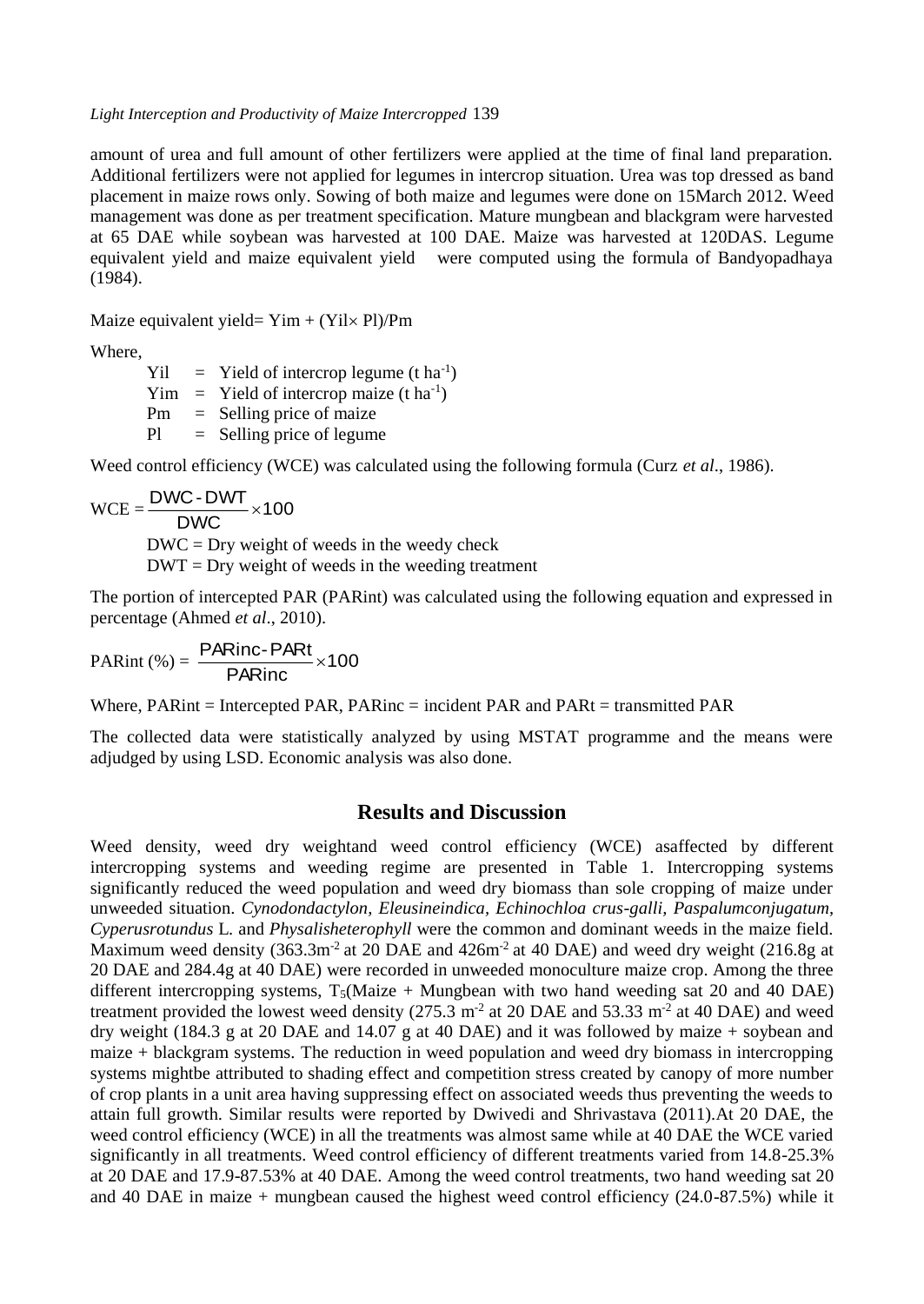was (19.55-85.46%) in maize + soybean and (19.82-80.09%) in maize + blackgram treatments. Pandey and Prakash (2002) reported that maize and legume intercropped either as paired rows + two rows of legume or one row of legume in between two rows of maize adversely affected the weed growth and caused 22.4 and 31.9% weed growth suppression as compared with sole maize, respectively. Among the intercropping systems, Maize + Soybean unweeded plot gave lower WCE (18.83-22.34%).

| <b>Treatments</b> | <b>Weed density</b><br>$(no. m-2)$ |               | Weed dry weight<br>$(g m-2)$ |                    | Weed control efficiency<br>(%) |                          |
|-------------------|------------------------------------|---------------|------------------------------|--------------------|--------------------------------|--------------------------|
|                   | <b>20 DAE</b>                      | <b>40 DAE</b> | <b>20 DAE</b>                | <b>40 DAE</b>      | <b>20 DAE</b>                  | <b>40 DAE</b>            |
| $T_1$             | 363.3a                             | 426.0a        | 216.8a                       | 284.4 a            |                                | $\overline{\phantom{a}}$ |
| T <sub>2</sub>    | 284.7 cd                           | 324.3c        | 190.5 cde                    | 178.0 <sub>b</sub> | 21.32 abc                      | 23.84 e                  |
| $T_3$             | 283.0 cd                           | 113.0d        | 189.1 cde                    | 25.61 e            | 21.82 abc                      | 73.40 d                  |
| T <sub>4</sub>    | 270.7 d                            | 326.3c        | 181.2 e                      | 157.9c             | 25.25a                         | 23.27 e                  |
| $T_5$             | 275.3 cd                           | 53.33 g       | 184.3 de                     | 14.07 f            | $24.05$ ab                     | 87.53 a                  |
| T <sub>6</sub>    | 293.3 bc                           | 330.7 bc      | 196.3 <sub>bc</sub>          | 182.6 <sub>b</sub> | 18.83 cd                       | 22.34 e                  |
| T <sub>7</sub>    | 286.0 cd                           | 85.67 ef      | 192.2 cde                    | 35.17 d            | $21.12$ abc                    | 79.82 bc                 |
| $T_{8}$           | 289.3 cd                           | 333.3 bc      | 193.7 cd                     | 163.9c             | $20.13$ bc                     | 21.65 e                  |
| T <sub>9</sub>    | 291.0 bcd                          | 62.00 g       | 194.8 cd                     | 17.50 ef           | 19.55 <sub>bc</sub>            | 85.46 ab                 |
| $T_{10}$          | 310.0 <sub>b</sub>                 | 330.3 bc      | $207.5$ ab                   | 181.2 b            | 14.13 d                        | 22.38 e                  |
| $T_{11}$          | 280.7 cd                           | $64.00$ fg    | 187.8 cde                    | 17.67 ef           | 22.42 abc                      | 84.96 ab                 |
| $T_{12}$          | 277.3 cd                           | 349.3 b       | 185.6 cde                    | 179.6 <sub>b</sub> | 23.46 abc                      | 17.87 e                  |
| $T_{13}$          | 290.3 bcd                          | 99.33 de      | 190.3 cde                    | 38.50 d            | 19.82 bc                       | 76.71 cd                 |
| CV(%)             | 4.48                               | 6.49          | 8.32                         | 3.10               | 13.99                          | 6.91                     |

Table 1. Weed density, weed dry weight and weed control efficiency in different maize +legumes intercropping systems during the *Kharif* season of 2012

 $T_1$ = Sole maize (no weeding),  $T_2$ = Maize + Mungbean (no weeding),  $T_3$ = Maize + Mungbean (weeding at 20 DAE),  $T_4$ = Maize + Mungbean (weeding at 40 DAE),  $T_5$ = Maize + Mungbean (weeding at 20 and 40 DAE),  $T_6$ = Maize + Soybean (no weeding),  $T_7$ = Maize + Soybean (weeding at 20 DAE),  $T_8$ = Maize + Soybean (weeding at 40 DAE),  $T_9$ = Maize + Soybean (weeding at 20 and 40 DAE),  $T_{10}$  Maize + Blackgram (no weeding),  $T_{11}$  Maize + Blackgram( weeding at 20 DAE),  $T_{12}$ = Maize + Blackgram( weeding at 40 DAE),  $T_{13}$ = Maize + Blackgram (weeding at 20 and 40 DAE)

## **Photosynthetically active radiation (PAR) interception**

Light/ solar radiation is the energy that drives crop productivity by the process of photosynthesis (Keating and Cerberry, 1993). It is an important resource essential for crop production. The plants use this resource to produce biomass and part of biomass is converted to economic yield (Trenbath, 1986). Percent radiation interceptions in different intercropping systems with varying weeding regimes in *Kharif* season are presented in Fig. 1. Among the intercropping systems, maize + mungbean intercropping intercepted more light than maize + soybean and maize + blackgram systems at all growth stages. Maize + mungbean with two hand weeding at 20 and 40 DAE received more light (95%) at 50 DAE which was followed by one hand weeding (90%) and no weeding (88%) treatments. Same trend was observed in soybean and blackgram intercropping combinations. Percent PAR interception was lower in earlier growth stages but it increased gradually up to 50 DAE in mungbean and blackgram in maize + blackgram association with the increase of foliage coverage of maize and legumes. Significantly the higher mean of PAR interception was recorded in intercrop treatments and sole cropped legume than that of sole cropmaize (Eskandari, 2012). Among the legume crops, the intensity and the quality of solar radiation intercepted by the canopy are important determinants of yield components and therefore yield of soybean since it is sensitive to shading (Liu *et al*., 2010).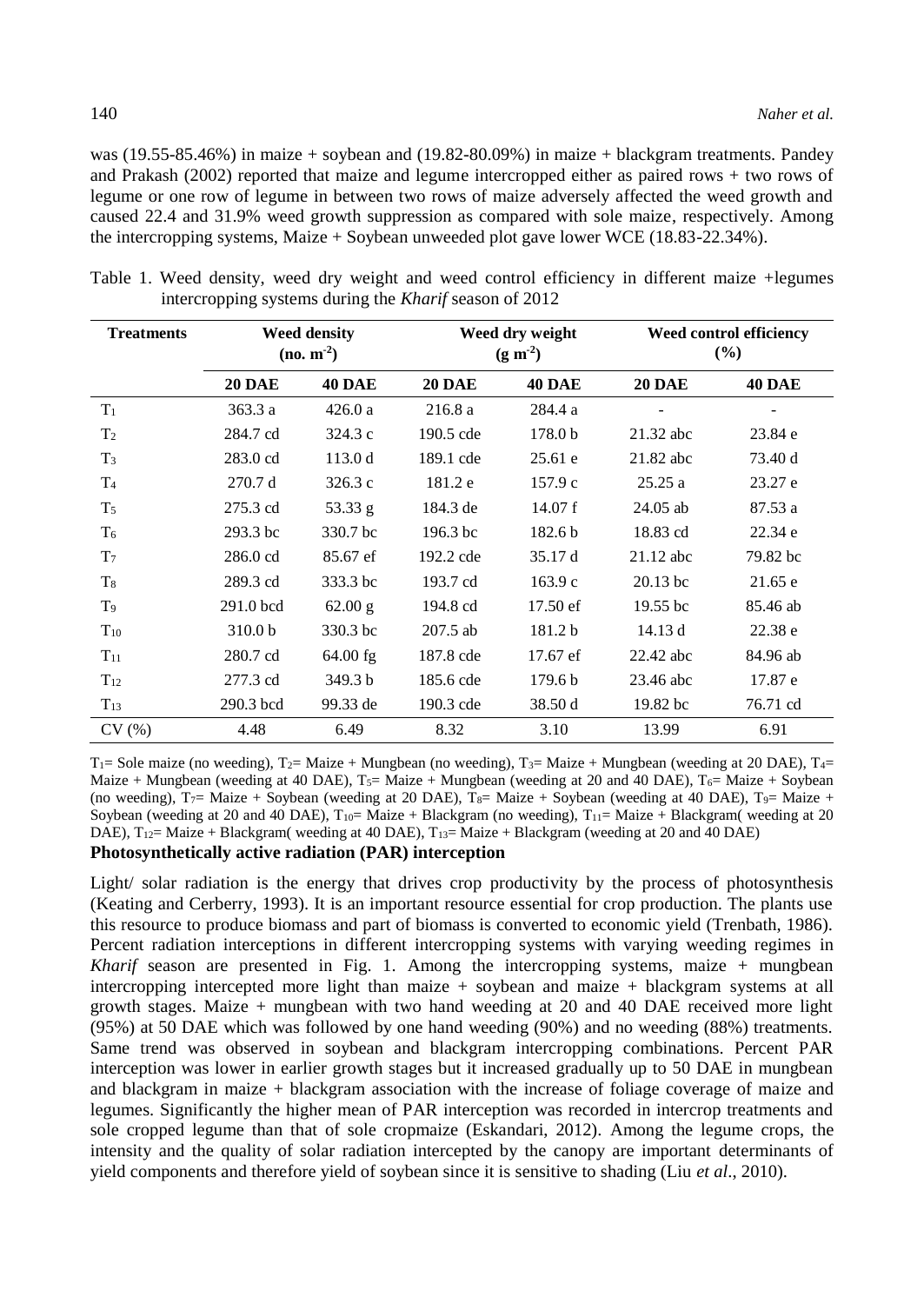



Fig.1. Photosynthetically active radiation interception of maize + legumes intercropping systems during the *Kharif* season of 2012.

Light levels during the late flowering to mid pod formation stages of growth have been found to be more critical than during vegetative and late reproductive periods (Liu *et al*., 2010). Differences in varietal arrangement of foliage and canopy architecture of intercrop components may lead to more PAR interception by intercropping compared with sole crops (Keating and Carberry, 1993).

#### **Total dry matter**

Total dry matter (TDM) production of maizewas significantly influenced by different legume intercropping systems and weeding regimes (Fig. 2). Dry matter accumulation of maize increased slowly and attained plateau at around 80 DAE and then the pattern of curves remained similar until harvest. The highest dry matter accumulation of maize (2065 g  $m<sup>2</sup>$ ) was obtained in monoculture. It might be due to utilized solar radiation and  $CO<sub>2</sub>$  as the plants were spaced planted with better nitrogen uptake and less weed infestation. Similar results were reported by Talukder *et al*. (2003).Among the intercropping systems in maize + mungbean with two hand weeding at 20 and 40 DAE ( $T_5$ )gave higher TDM than maize + soybean and maize + blackgram association at all the growth stages. The lowest dry matter accumulation was recorded in no weeding in all intercropped situation.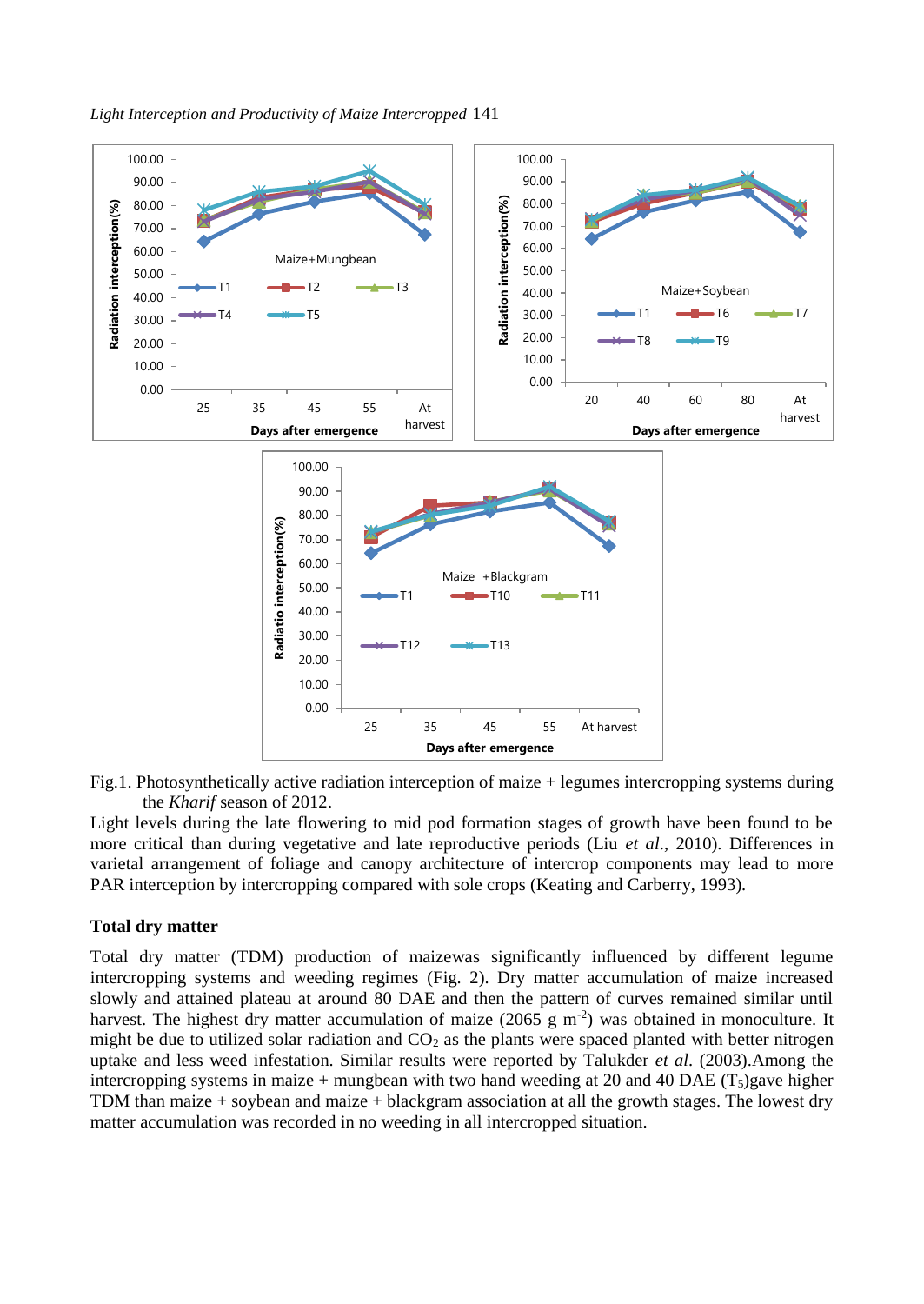

Fig. 2. Total dry matter of maize under various maize + legumes intercropping systems at different days after emergence during the *Kharif* season of 2012.

Intercrop legumes with lower density faced different levels of shading from different planting geometry of maize and subsequently accumulated lower dry matter (Kephart *et al*., 1992). The highest dry matter accumulation was observed in sole legumes than intercropped. Among all the intercropping systems mungbean gave higher dry matter accumulation than soybean and blackgram at all the growth stages.

#### **Leaf area index**

Leaf area index (LAI) ofmaize was significantly influenced by different legumes intercropping systems and weeding regimes at different days after emergence (Fig. 3). It was measured at 25, 35, 45, 55 DAE and at harvest of mungbean, blackgram and at 20, 40, 60, 80 DAE and at harvest of soybean. LAI of maize reached to maximum at 80 DAE and then decreased due to leaf senescence. Sole maize  $(T_1)$ produced significantly higher(3.74) LAI as compared to all intercropping treatments.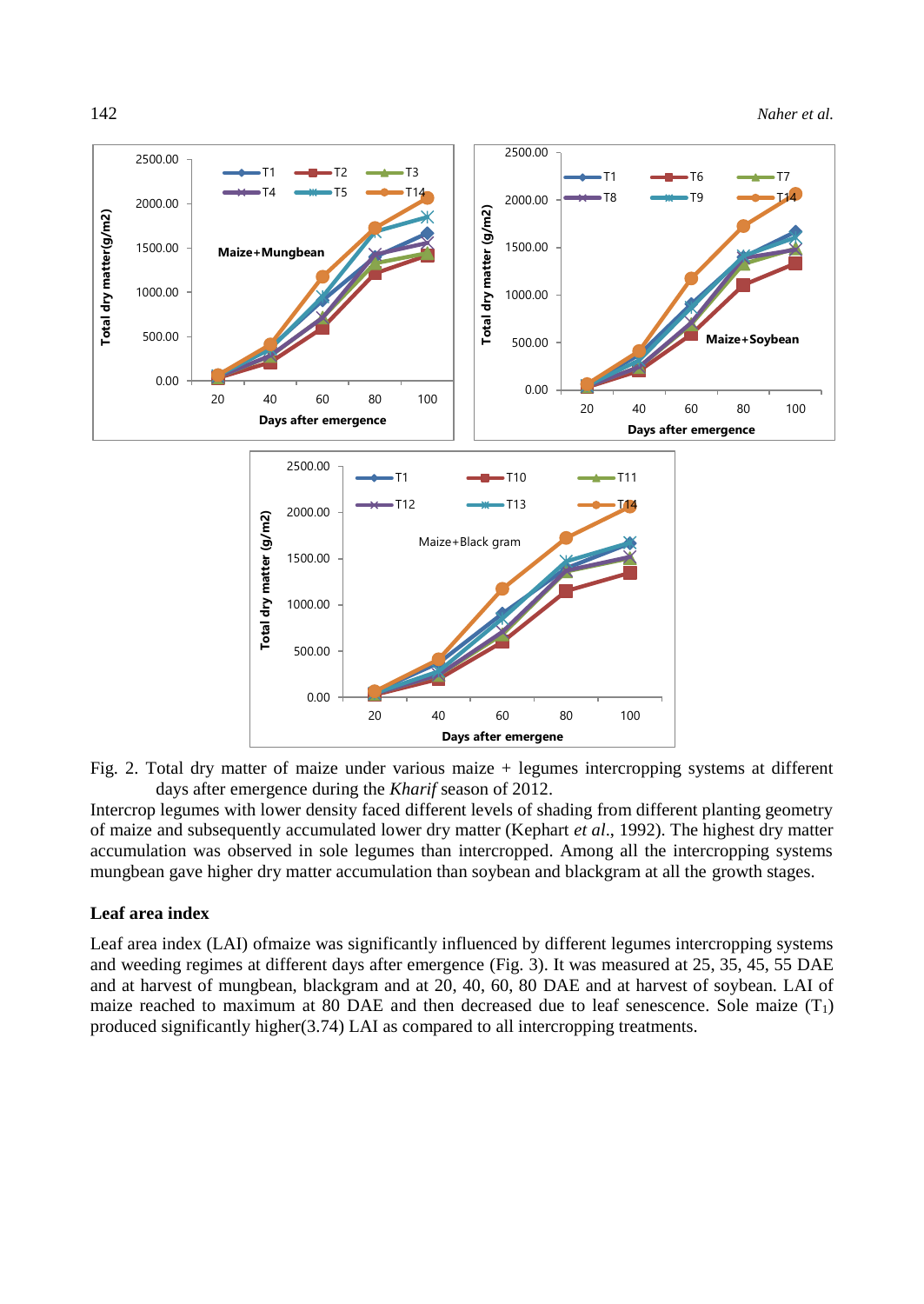

 $T_1$ = Sole maize (no weeding),  $T_2$ = Maize + Mungbean (no weeding),  $T_3$ = Maize + Mungbean (weeding at 20 DAE),  $T_4$ = Maize + Mungbean (weeding at 40 DAE),  $T_5$ = Maize + Mungbean (weeding at 20 and 40 DAE),  $T_6$ = Maize + Soybean (no weeding),  $T_7$ = Maize + Soybean (weeding at 20 DAE),  $T_8$ = Maize + Soybean (weeding at 40 DAE),  $T_9$ = Maize + Soybean (weeding at 20 and 40 DAE),  $T_{10}$  Maize + Blackgram (no weeding),  $T_{11}$  Maize + Blackgram( weeding at 20 DAE),  $T_{12}$  = Maize + Blackgram( weeding at 40 DAE),  $T_{13}$  = Maize + Blackgram (weeding at 20 and 40 DAE),  $T_{14}$  = Sole maize (weed free)

Fig. 3. Leaf area index of maize under various maize + legumes intercropping systems at different days after emergence during the *Kharif* season of 2012.

Similar results had been reported by Oljaca*et al.* (2000) who reported that sole maize produced higher LAI values than any other mixtures. LAI of maize was higher when it was intercropped with mungbean with two hand weeding  $(T_5)$  in all the growth stages. It ranged from 1.19 to 3.14 which was followed by maize + soybean (0.93 to 2.56) and maize + blackgram (1.02 to 2.54) intercropping systems. Leaf area index was lowest in no weeding intercropping treatment at 20 DAE in maize under mungbean, soybean and blackgram combination which were statistically similar than that of other growth stages (Fig. 3). Thobatsi (2009) also found maize intercropped with cowpea long duration cultivar had significantly higher LAI.

#### **Yield and yield attributes of maize**

Yield and yield contributing characters were influenced significantly by different intercropping systems and weeding regimes (Table 2). Maximum cob length of maize was found in sole maize (16.8 cm) and maize + mungbean intercropping  $T_5$  (16.7 cm). The lowest cob length was obtained from no weeding maize + soybean (15.07 cm) which was as par with  $T_6$  (15.13 cm), treatment. Higher number of grains cob**-1**was recorded from weed free sole maize (554) while lower number in no weeding maize +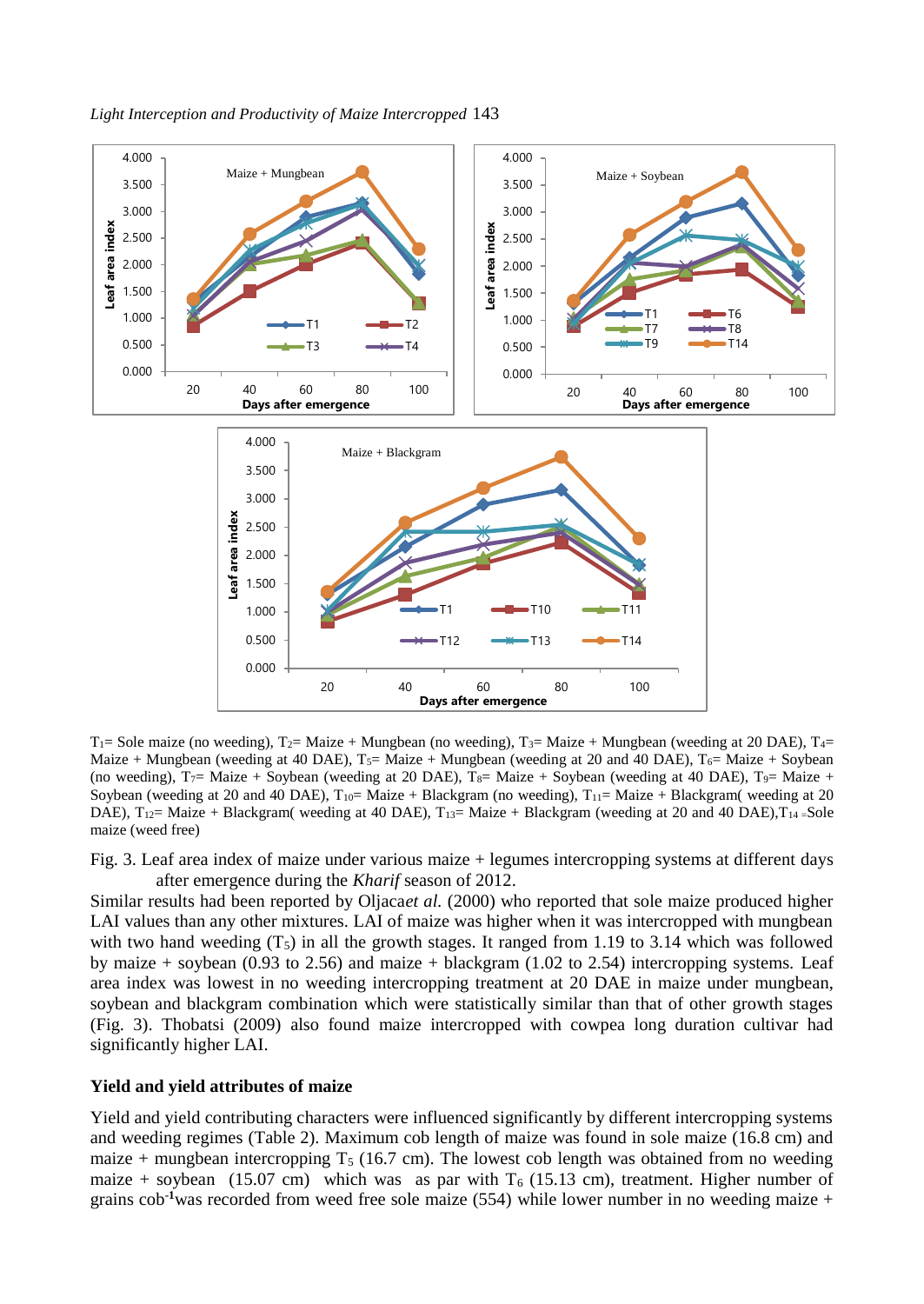soybean (432) and maize + blackgram (436) intercropping system. Among the intercropping systems, maize + mungbean with two hand weedings gave higher grains cob**-1** (501) than maize + blackgram and maize + soybean intercropping systems. Significant influence was observed in 1000-grain weight by the treatments. The maximum 1000-grain weight was recorded from maize + mungbean with two hand weedings intercropping system (277.5g) which was statistically at par with weed free sole maize (276.9 g), no weeding sole maize  $(273.7 \text{ g})$ , one hand weeding at 20 DAE maize + mungbean intercropping plot (272.4g) and maize + blackgram two hand weedings (272 g) treatments. Among the intercropping systems, maize + mungbean obtained higher grains weight than maize + blackgram and maize + soybean association. The highest grain yield was obtained from weed free sole maize  $(8.05 \text{ t} \text{ ha}^{-1})$  than unneeded sole maize (6.48 t ha**-1** ) treatment (Fig. 4).

| <b>Treatments</b> | Cob length (cm) | Grains $\cosh^{-1}(\mathbf{n}\mathbf{o})$ . | 1000-grain wt. $(g)$ |
|-------------------|-----------------|---------------------------------------------|----------------------|
| $T_1$             | 16.80 ab        | 486.3 b                                     | 273.7 ab             |
| T <sub>2</sub>    | 15.53 bcd       | 459.0 bcde                                  | 260.5 f              |
| $T_3$             | 15.48 cd        | 473.0 bcde                                  | 272.4 abc            |
| T <sub>4</sub>    | 15.95 bcd       | 484.0 bc                                    | 268.3 bcde           |
| T <sub>5</sub>    | 16.67abc        | 501.0 <sub>b</sub>                          | 277.5 a              |
| $T_6$             | 15.13d          | 432.0 e                                     | 263.2 ef             |
| T <sub>7</sub>    | 15.73 bcd       | 440.7 cde                                   | 269.7 bcd            |
| $T_8$             | 15.97 bcd       | 473.0 bcde                                  | 267.9 bcde           |
| T <sub>9</sub>    | 15.83 bcd       | 474.7 bcde                                  | 267.1 cde            |
| $T_{10}$          | 15.07d          | $436.0$ de                                  | 264.4 def            |
| $T_{11}$          | 15.50 cd        | 440.0 cde                                   | 265.8 def            |
| $T_{12}$          | 15.92 bcd       | 471.7 bcde                                  | $269.1$ bcde         |
| $T_{13}$          | 15.90 bcd       | 478.7 bcd                                   | 272.0 abc            |
| $T_{14}$          | 17.70a          | 554.0 a                                     | 276.9a               |
| CV(%)             | 4.10            | 4.88                                        | 5.45                 |

Table 2. Yield attributes of maize in maize + legumes intercropping system during the *Kharif* season of 2012

The lowest yield was foundin unweeded maize plot in all intercropped situation. Among the intercropping situation, maize  $+$  mungbean with two hand weedings treatment marked higher grain yield  $(7.18 \text{ t} \text{ ha}^1)$  than maize + blackgram  $(6.55 \text{ t} \text{ ha}^1)$  and maize + soybean  $(6.25 \text{ t} \text{ ha}^1)$  intercropping systems. Higher yield of maize observed in monoculture compared to their respective intercropped might be due to no intercrop competition for light, nutrients, moisture and space. This corroborates with the findings of Uddin *et al.* (2003)who reported that maize yield was found to be highest from sole crop when intercropped with legume. The reduction of maize yield was probably due to intercrop competition between crops and weeds. Lower crop-weed competition under two hand weedings might have led to better yield components and thus resulted in higher yield (Mundra *et al*., 2003).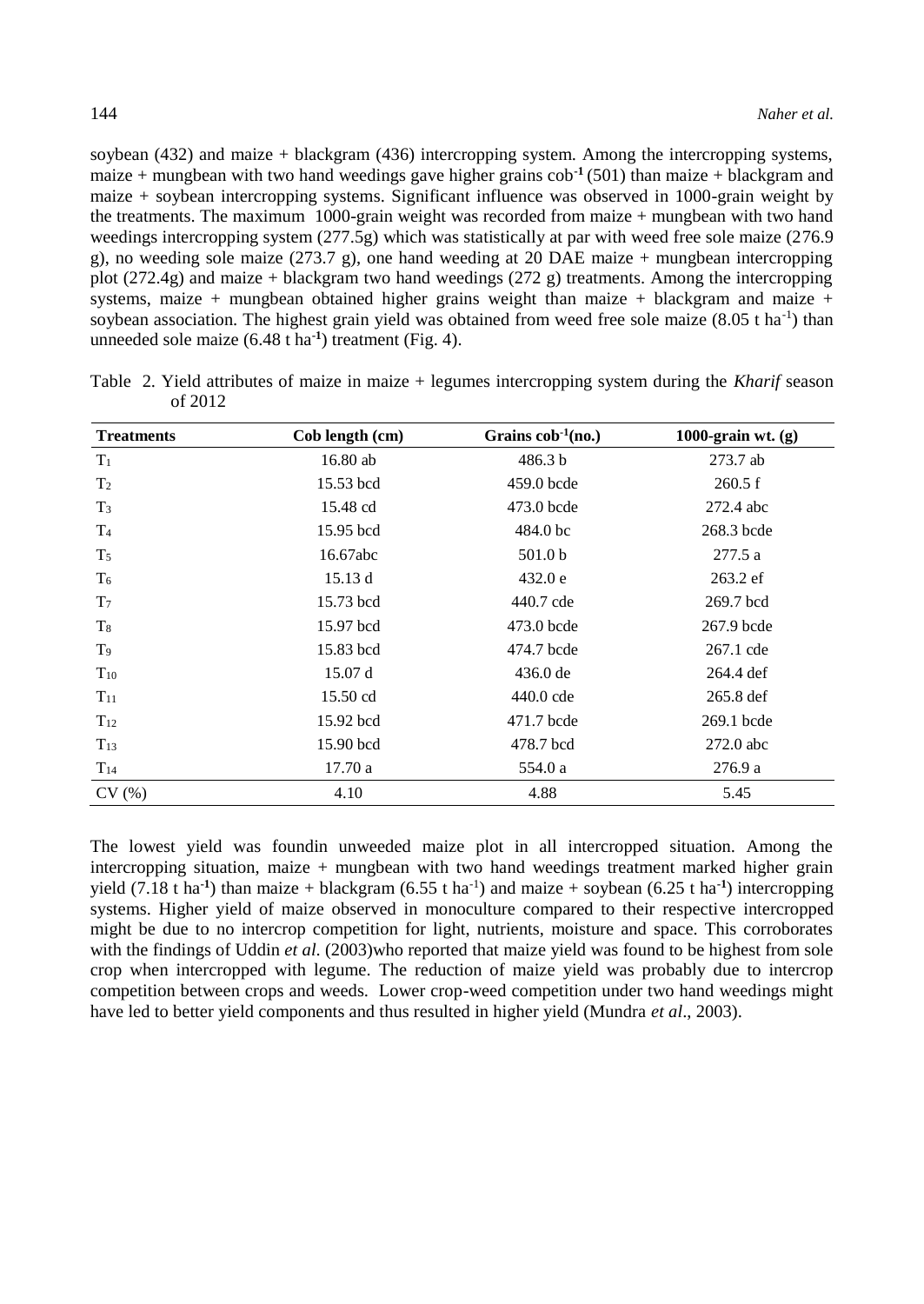

Fig. 4. Grain yield of maize in maize + legumesintercropping system in *Kharif* season.

## **Yield and yield attributes of legumes**

All the yield characters of legumes were significantly influenced by the treatments of maize + legumes intercropping systems and the results are presented in Table 3. Higher number of pods plant<sup>-1</sup> was recorded in intercropped soybean (80) which was statistically identical with sole soybean (78) and the lowest one was in intercropped mungbean (16.4) that was similar with others mungbean treatments. Among the legumes intercropping systems, maize + soybean was found in higher number of pods /plantwith varying weeding regime. Akhteruzzaman and Quayyum (1991)also reported that number of pods plant-1 of legumes were reduced by intercropping in *Kharif* season. The highest seeds pod-1 was obtained in sole legumes, except mungbean. Among the intercropping systems maize  $+$  mungbean intercropping in mungbean gave higher number of seeds pod**-1** than other maize + soybean and maize + blackgram intercropping (Table 4). Maximum 1000-seed weight was observed in soybean mono cropping systems which was followed by soybean two hand weedings in intercropping treatments. The lowest 1000-seed weight was observed in blackgram intercropping treatments. Seed yield of legumes were influenced by the treatments in *Kharif* season (Fig. 5). Sole legumes produced the highest seed yield then it reduced significantly when it was grown in association with maize as intercrop. The higher seed yield produced from maize + mungbean intercropping with two hand weedings (572.6 kg ha**-1** ) which was followed by maize + blackgram  $(510.8 \text{ kg } ha^{-1})$  and maize + soybean  $(502.9 \text{ kg } ha^{-1})$ intercropping systems. The lowest yield was obtained by mungbean no weeding treatment (302.4 kg ha**-**<sup>1</sup>) which was statistically similar with maize + blackgram no weeding  $(316.6 \text{ kg}$ /ha) and maize + soybean no weeding  $(333.7 \text{ kg ha}^{-1})$  treatments. Besides, legumes yield was poor due to less availability of light and nutrient in intercropping situation and also shading effect of maize. These findings are in accordance to those of Torofder*et al*. (2006). It also might be due two hand weedings intercropping systems favoured of intercropped mungbean and judicious use of growth resources compared to other intercropped combinations.

Table 3. Yield attributes of legumes in maize + legumes intercropping system during the *Kharif* season of 2012

| <b>Treatments</b> | Pods plant <sup>-1</sup><br>(no.) | Seeds pod <sup>-1</sup><br>(no.) | 1000-seed weight $(g)$ |
|-------------------|-----------------------------------|----------------------------------|------------------------|
| T <sub>2</sub>    | 16.57 f                           | 12.17a                           | 36.30 de               |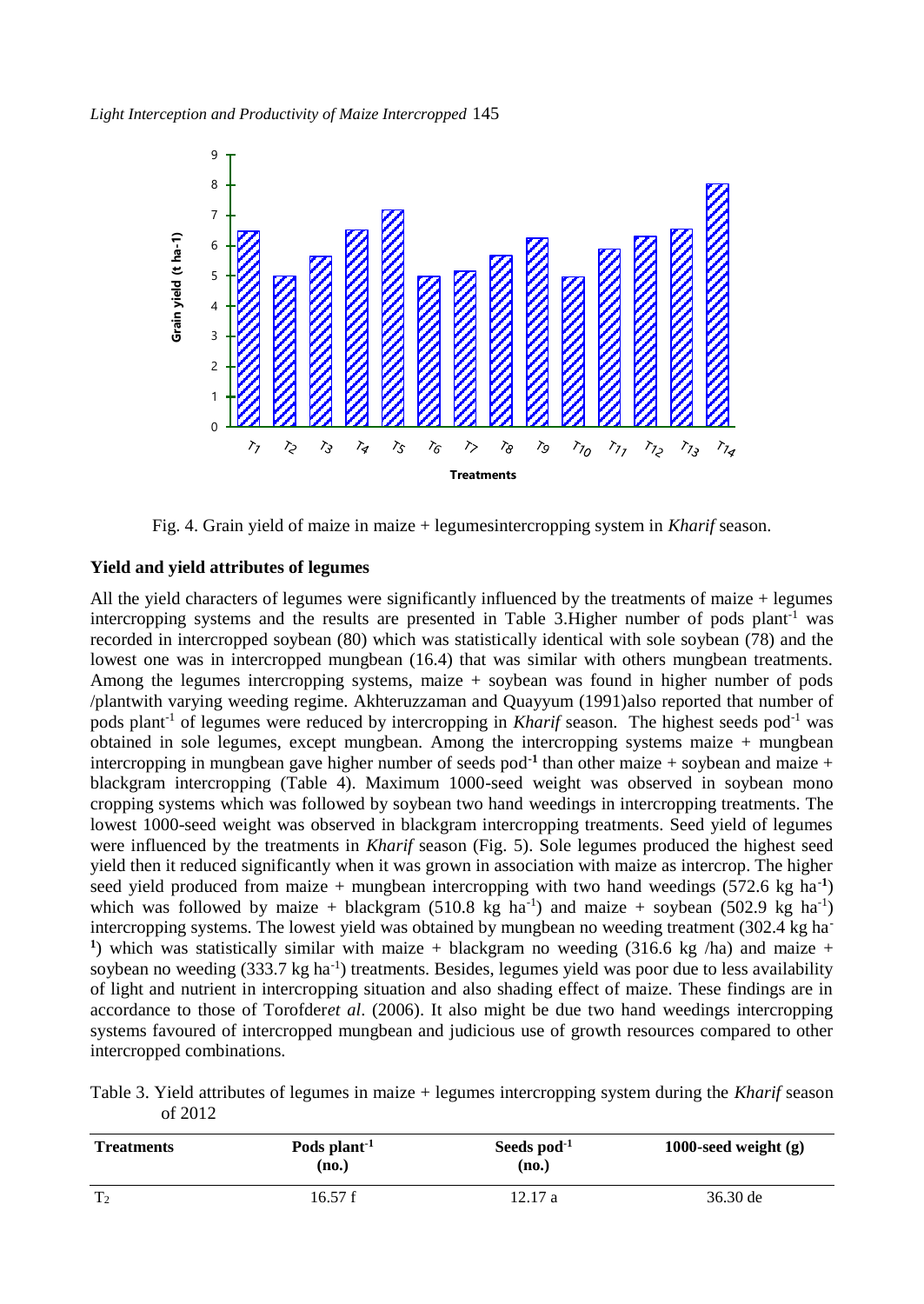| 146            |         |         | Naher et al. |
|----------------|---------|---------|--------------|
| $T_3$          | 16.43 f | 13.33 a | 37.13 cde    |
| T <sub>4</sub> | 16.77 f | 13.13a  | 38.40 cde    |
| $T_5$          | 18.83 f | 13.53 a | 39.63 bcde   |
| T <sub>6</sub> | 52.67 c | 2.467c  | 31.33 f      |
| T <sub>7</sub> | 70.67 b | 2.433c  | $41.00$ bc   |
| $T_{8}$        | 70.33 b | 2.467c  | 37.33 cde    |
| T <sub>9</sub> | 79.67 a | 2.500c  | 43.33 ab     |
| $T_{10}$       | 26.00 e | 5.667 b | 35.17 ef     |
| $T_{11}$       | 37.67d  | 5.667 b | 35.27 ef     |
| $T_{12}$       | 35.43 d | 6.000 b | 36.07de      |
| $T_{13}$       | 38.57 d | 6.333 b | 36.63 cde    |
| $T_{15}$       | 18.83 f | 12.33a  | 40.57 bcd    |
| $T_{16}$       | 78.33 a | 2.933c  | 46.00a       |
| $T_{17}$       | 47.67 c | 6.667 b | 39.27 bcde   |
| CV(%)          | 8.97    | 10.47   | 6.16         |



Fig. 5. Seed yield of legumes in maize legumes intercropping system in *Kharif s*eason. **Evaluation of intercrop productivity** 

Intercrop productivity was evaluated by equivalent yield and monetary advantage (Table4). The maximum maize equivalent yield  $(12.49t \text{ ha}^{-1})$  was obtained from  $T_5$  treatmentin both intercrop and sole situation. The lowest maize equivalent yield (6.48 t ha<sup>-1</sup>) was obtained from no weeding regime of sole maize.Patra*et al*. (2000)also reported similar observations in different intercropping systems.The results showed that the total gross return was higher in all the intercropping systems compared to their respective sole crop. The highest total gross return of Tk.  $124900ha^{-1}$ was obtained from maize + mungbean intercropping with two hand weedings situation. On the other hand, the lowest gross return of Tk. 50643 ha-1was found from sole situation in mungbean treatment. The cost of cultivation increased in the intercropping systems compared with the respective sole crop of maize and legumes. It might be due to increased seed requirement and additional cultural practices for legumes in the intercropping systems. Similar results were also reported by Patel and Rajagopal (2001) under cereal + legume intercropping system.The highest cost of cultivation was observed in maize + soybean (Tk. 45035 ha<sup>-1</sup>) intercropping systems. The lowest cost of cultivation was Tk. 30515 ha<sup>-1</sup> from sole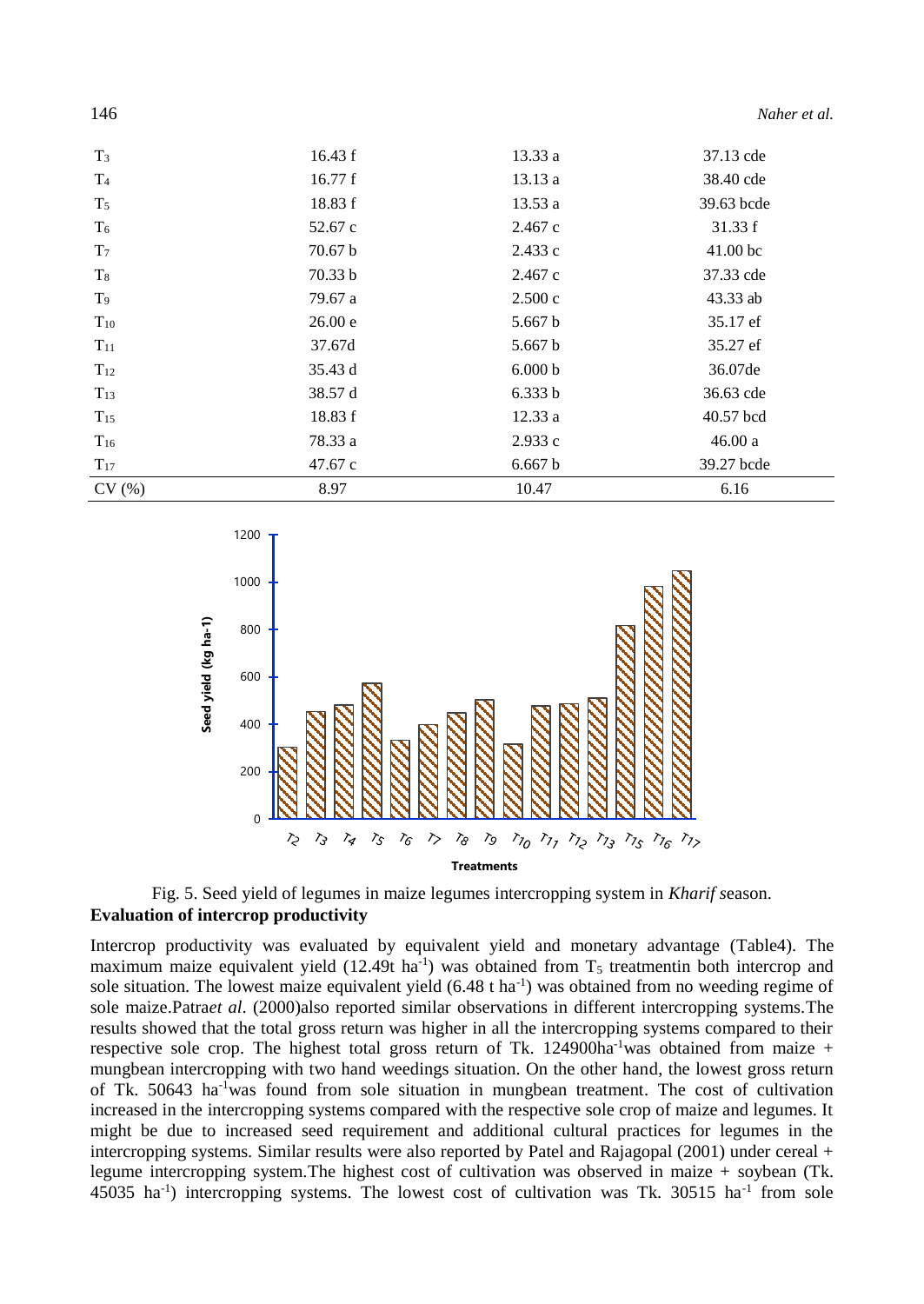#### *Light Interception and Productivity of Maize Intercropped* 147

mungbean. The cost of cultivation increased in the intercropping system over the respective sole crops of legumes due to addition of another crop in this system. The highest BCR (benefit cost ratio) was observed from same treatment of the maize + mungbean with two hand weedings situation (2.84). Sole maize with no weeding treatment gave lower BCR than other intercropping systems (1.60).

| <b>Treatments</b> | Maize equivalent yield | <b>Gross return</b> | <b>Cost of cultivation</b> | <b>BCR</b> |
|-------------------|------------------------|---------------------|----------------------------|------------|
|                   | $(t \, ha^{-1})$       | $(Tk. ha^{-1})$     | $(Tk. ha^{-1})$            |            |
| $T_1$             | 6.48                   | 64800               | 40515                      | 1.60       |
| T <sub>2</sub>    | 7.93                   | 79300               | 41715                      | 1.90       |
| $T_3$             | 9.77                   | 97700               | 43215                      | 2.26       |
| T <sub>4</sub>    | 9.98                   | 99800               | 43215                      | 2.31       |
| $T_5$             | 12.49                  | 124900              | 44000                      | 2.84       |
| $T_6$             | 8.14                   | 81400               | 41034                      | 1.98       |
| T <sub>7</sub>    | 8.80                   | 88000               | 42535                      | 2.07       |
| $T_8$             | 9.76                   | 97600               | 42535                      | 2.29       |
| T <sub>9</sub>    | 10.81                  | 108100              | 45035                      | 2.40       |
| $T_{10}$          | 8.00                   | 80000               | 41115                      | 1.95       |
| $T_{11}$          | 10.21                  | 102100              | 42615                      | 2.40       |
| $T_{12}$          | 10.76                  | 107600              | 42615                      | 2.52       |
| $T_{13}$          | 10.22                  | 102200              | 43015                      | 2.38       |
| $T_{14}$          | 8.05                   | 82308               | 44675                      | 1.84       |
| $T_{15}$          | 0.818                  | 50643               | 30515                      | 1.66       |
| $T_{16}$          | 0.982                  | 65669               | 32785                      | 2.00       |
| $T_{17}$          | 1.05                   | 64322               | 30555                      | 2.11       |

Table 4. Equivalent yield andeconomic analysis of maize + legume intercropping systems at different weeding regimes during the *Kharif* season of 2012

 $T_1$ = Sole maize (no weeding),  $T_2$ = Maize + Mungbean (no weeding),  $T_3$ = Maize + Mungbean (weeding at 20 DAE),  $T_4$ = Maize + Mungbean (weeding at 40 DAE),  $T_5$ = Maize + Mungbean (weeding at 20 and 40 DAE),  $T_6$ = Maize + Soybean (no weeding),  $T_7$ = Maize + Soybean (weeding at 20 DAE),  $T_8$ = Maize + Soybean (weeding at 40 DAE),  $T_9$ = Maize + Soybean (weeding at 20 and 40 DAE),  $T_{10}$  = Maize + Blackgram (no weeding),  $T_{11}$  = Maize + Blackgram( weeding at 20 DAE),  $T_{12}$  Maize + Blackgram( weeding at 40 DAE),  $T_{13}$  Maize + Blackgram (weeding at 20 and 40 DAE),  $T_{14}$  = Sole maize (weed free),  $T_{15}$ =Sole Mungbean (weed free),  $T_{16}$ =Sole Soybean (weed free) and  $T_{17}$ = Sole Blackgram (weed free)

# **Conclusion**

The results revealed that intercropping of two rows of mungbean in between two rows of maize with two hand weeding at 20 and 40 DAE appeared as a profitable practice for good yield advantages, optimum use of PAR, weed control efficiencies, and monetary values.

# **References**

- Ahmed, F., M.N. Islam, M.T. Rahman, M.A. Jahan and M.S.A. Khan. 2010. Leaf area index, radiation interception, dry matter production and grain yield of hybrid maize as influenced by plant spacing*.*  Bangladesh Agron*.* J.13 (1 & 2):51-58.
- Akhteruzzaman, M. and M.A.Quayyum.1991. Intercropping of maize with three varieties of groundnut at two levels of plant population. Bangladesh J. Agril. Sci.18(1): 39-44.
- Alom, M.S., N.K. Paul and M.A. Quayyum. 2010. Production potential of different varieties of hybrid maize (*Zea mays* L.) with groundnut (*Arachishypogaea* L.) under intercropping system. Bangladesh J. Agril. Res. 35(1**):** 51-64.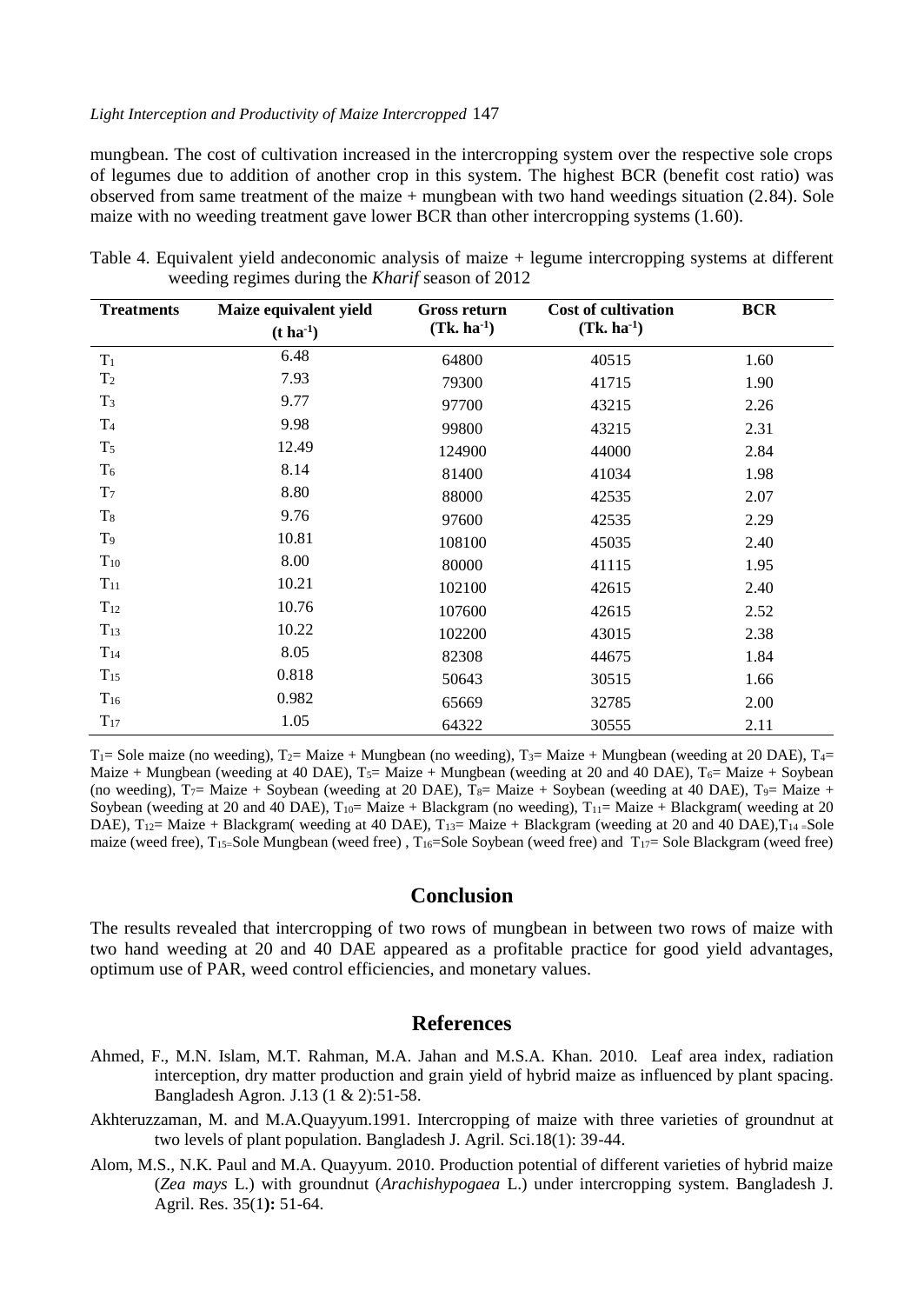- Bandyopadhyay, S.N. 1984. Nitrogen and water relations in grain sorghum-legume intercropping systems. Ph. D. Dissertation, Indian Agricultural Research Institute, New Delhi.
- Banik, P., A.Midya, B.K.Sarkar and S.S. Ghose. 2006. Wheat and chickpea intercropping systems in an additive experiment. Advantages and weed smothering. European J.Agron*.*24:325-328.
- BBS. 2017. Yearbook of Agricultural Statistics of Bangladesh-2018.Bangladesh Bureau of Statistics. Ministry of Planning. Govt. of the Peoples' Republic of Bangladesh. pp.73-110.
- Baumann, D.T., M.J. Kropf and L. Bastiaans. 2000. Intercropping leeks to suppress weeds. Weed Res. 40**:** 361-376.
- Cruz, F.D., K.Moody and M.B.D. Ramas. 1986. Reducing variability sampling weeds in upland rice(*Oryza sativa*). Philopp J. Weed Sci.13: 56-59.
- Dogan, M.N., A. Unay, O. Boz and F. Albay. 2004. Determination of optimum weed control timing in maize (*Zeamays* L.). Turkish J. Agron., 28: 349-354.
- Dwivedi, S.K. and G.K. Shrivastava. 2011. Planting geometry and weed management for maize (*Zea mays*) – blackgram (*Vignamungo*) intercropping system under rainfedvertisols*.* Indian J. Agron.56(3): 202-208.
- Eskandari, H. 2012. Intercropping of maize (*Zea mays*) with cowpea (*Vignasinensis*) and mungbean (*Vignaradiata*): Effect of complementarity of intercrop components on resource consumption, dry matter production and legumes forage quality. J. Basic. Appl. Sci. Res. 2(1): 355-360.
- Gao, Y., A. Duan, X. Qiu, J. Sun, J. Zhang, H. Liu and H. Wang. 2010. Distribution and use efficiency of photosynthetically active radiation in strip intercropping of maize and soybean. Agron.J. 102(4): 1149–1157.
- Gharineh, M.H. and S.A.Moosavi. 2010. Effects of intercropping (canola-fababean) on density and diversity of weeds. Notulae Sci. Biol. 2(4):109-112.
- Kadziuliene, Z., L. Sarunaite, I. Dereikyte, S. Maiksteniene, A. Arlauskiene, L. Masilionyte, R. Cenuleviciene and V. Zekaite. 2009. Qualitative effects of pea and spring cereals intercrop in the organic farming systems. Agron. Res.7(2):606-611.
- Katsaruware, R.D. and I.O. Manyanhaire. 2009. Maize-cowpea intercropping and weed suppression in leaf stripped and detasselled maize in Zimbabwe. J. Environ. Agric Food Chem. 8(1): 1218-1226.
- Keating, B.A. and P.S. Carberry. 1993. Resource capture and use in intercropping: solar radiation*.*Field Crops Res*.*34: 273-301.
- Kephart, K.D., D.R. Buxton and S.E. Taylor. 1992. Growth of  $C_3$  and  $C_4$  perennial grasses in reduced irradiance. Crop Sci.32**:** 1033-1038.
- Li, L.S., J. Zhang, X.F. Li, S.Yang and Z. Rengel.2001. Wheat/maize or wheat/ soybean strip intercropping yield advantage and interspecific interaction on nutrients. Field Crops Res*.* 71**:** 123-137.
- Liu, B., X.B. Liu, C.Wang,J. Jin, S.J. Harbert and M. Hashemi. 2010. Response of soybean yield and yield components to light enrichment and planting density. Int. J. Plant Prod*.*4(1)**:** 1-10.
- Mundra, S.L., A.K.Vyas and P.L.Maliwal. 2003. Effect of weedand nutrient management on weedgrowth and productivityof maize*(Zea mays L.).* Indian J. Weed Sci*.* 35(1&2):57-61.
- Muoneke, C.O., M.A.O.Ogwuche and B.A. Kalu. 2007. Effect of maize planting density on the performance of maize/soybean intercropping system in a Guinea Savannah Agro-ecosystem. African J. Agril. Res*.*2(12)**:**667-677.
- Oijaca, S., R. Cvetkovic, D. Kovacevic, G. Vsiii and N. Momirovic. 2000. Effect of plant arrangement pattern and irrigation on efficiency of maize and bean intercropping system. J. Agric. Sci*.*135: 261- 270.
- Pandey, A.K. andV.Prakash. 2002. Weed management in maize and soybean intercropping system.Indian J.Weed Sci.34(1&2): 58−62.
- Patel, J.R. and S. Rajagopal. 2001. Production potential of forage maize (*Zea mays* L.) with legumes under intercropping systems. Indian J. Agron*.*46(2):211-215.